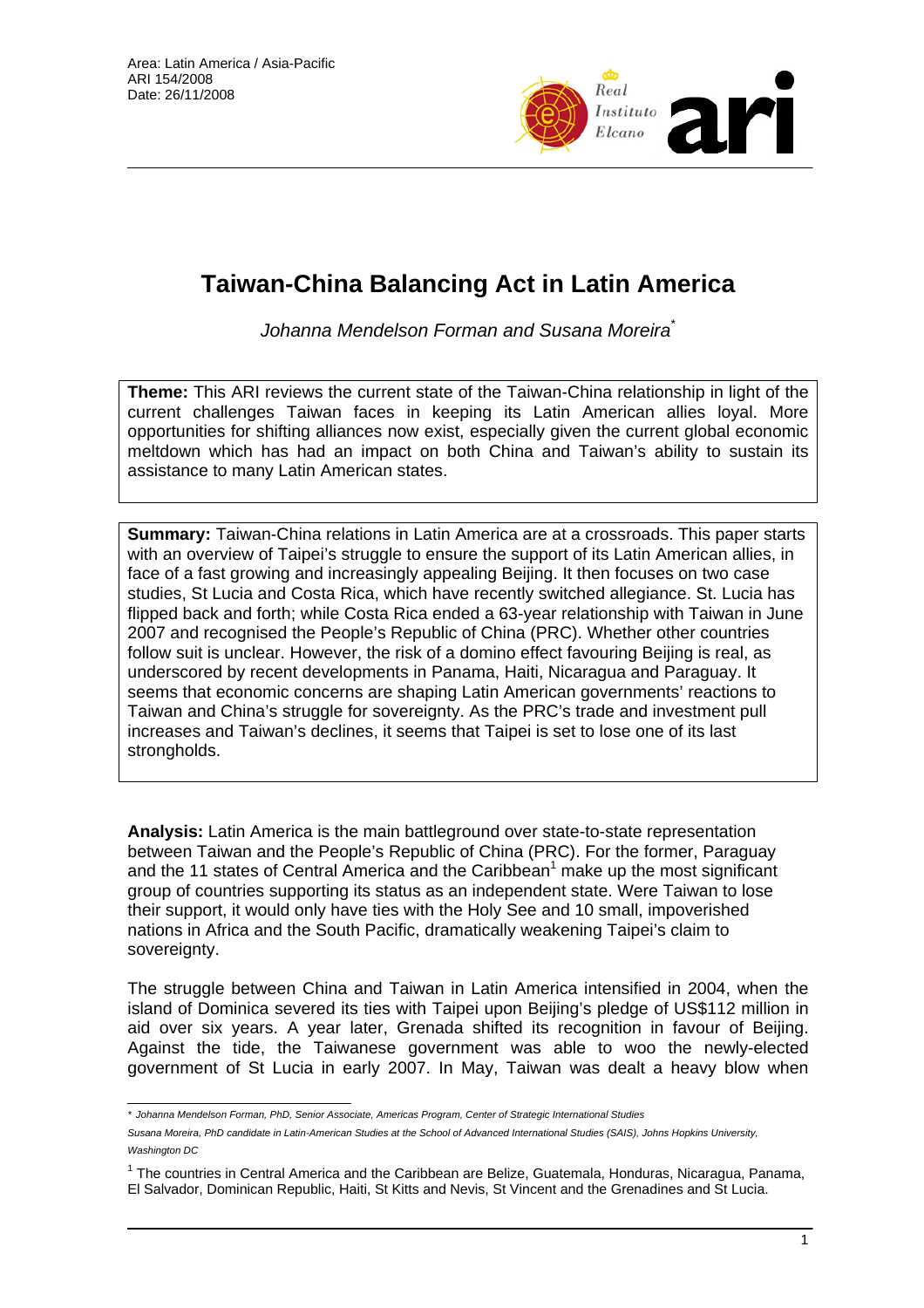

several of its allies behaved rather ambiguously at the World Health Organization's vote on Taiwan's membership: Nicaragua and Panama were absent, Haiti abstained and Costa Rica voted 'Nay'. Shortly after, in June, Taiwan endured yet another defeat when it lost the allegiance of Costa Rica, the first Central American country to recognise China.

Beijing is keen to reduce Taiwan's international support and has increased diplomatic ties, trade and investment in Latin America in recent years. The priority attached to this region was highlighted this October when the PRC became a full member of the Inter-American Development Bank, after joining the Organisation of American States in 2004. In November 2008, China's Foreign Ministry released its first policy paper on Latin America and the Caribbean, outlining the guiding principles for future cooperation with the region. This announcement preceded Hu Jintao's second official visit to the region in four years, which included stops in Cuba, Peru and Costa Rica.

Faced with growing competition from the PRC, Taiwan has redoubled its efforts to secure support in Latin America. Taipei's most visible instruments are frequent and highly publicised exchanges of high-level official visits: the Taiwanese President Ma Ying-jeou's first overseas trip since his inauguration was to Latin America. The main purpose of Ma's eight-day trip was to attend the inaugurations of the Paraguayan President Fernando Lugo and the Dominican President Leonel Fernández in August 2008. Ma also held talks with the Panamanian President Martín Torrijos, the Salvadorean President Antonio Saca, the Honduran President Manuel Zelaya and the Haitian President Rene Preval.

During the civil wars that raged in Central America in the 1980s, Taiwan played an important role in training soldiers in Taipei as part of its projection of hard power in the hemisphere. After the US Congress cut off military assistance to Guatemala in 1982 on the allegation of human rights abuses committed by its military, the government of Guatemala turned to Taiwan to fill the training gap.

In recent years military assistance is no longer an important part of Taiwan's diplomacy, though military student exchanges are still taking place. Taiwan has used its resources more discretely to pay for travel expenses of visiting military officers. An exception has been the Taiwanese Naval Academy's Fleet of Friendship, which has sailed to Latin American ports, providing future naval officers with practice in navigation and combat skills. In April of 2008, two Taiwan warships carrying 850 military cadets berthed at Puerto Quetzal for a friendship visit and exchanges in military education. Three other ships landed at Acajutla in El Salvador, where members of the local community were invited to tour the vessels.

Taiwan continues to supply much needed technical and medical assistance after humanitarian or natural disasters. Furthermore, the Taiwanese government encourages investment by Taiwanese companies in allied countries through the establishment of a US\$250 million fund and a central coordinating office to facilitate investment projects.

To strengthen economic ties with its allies, Taiwan has signed five Free-Trade Agreements (FTAs) with Panama, Nicaragua, Guatemala, El Salvador and Honduras; all in effect, save Honduras. FTA negotiations with the Dominican Republic are currently under way. In addition, Taiwan is sharing technological expertise through initiatives such as the Central and South America Research Centre, although not very successfully.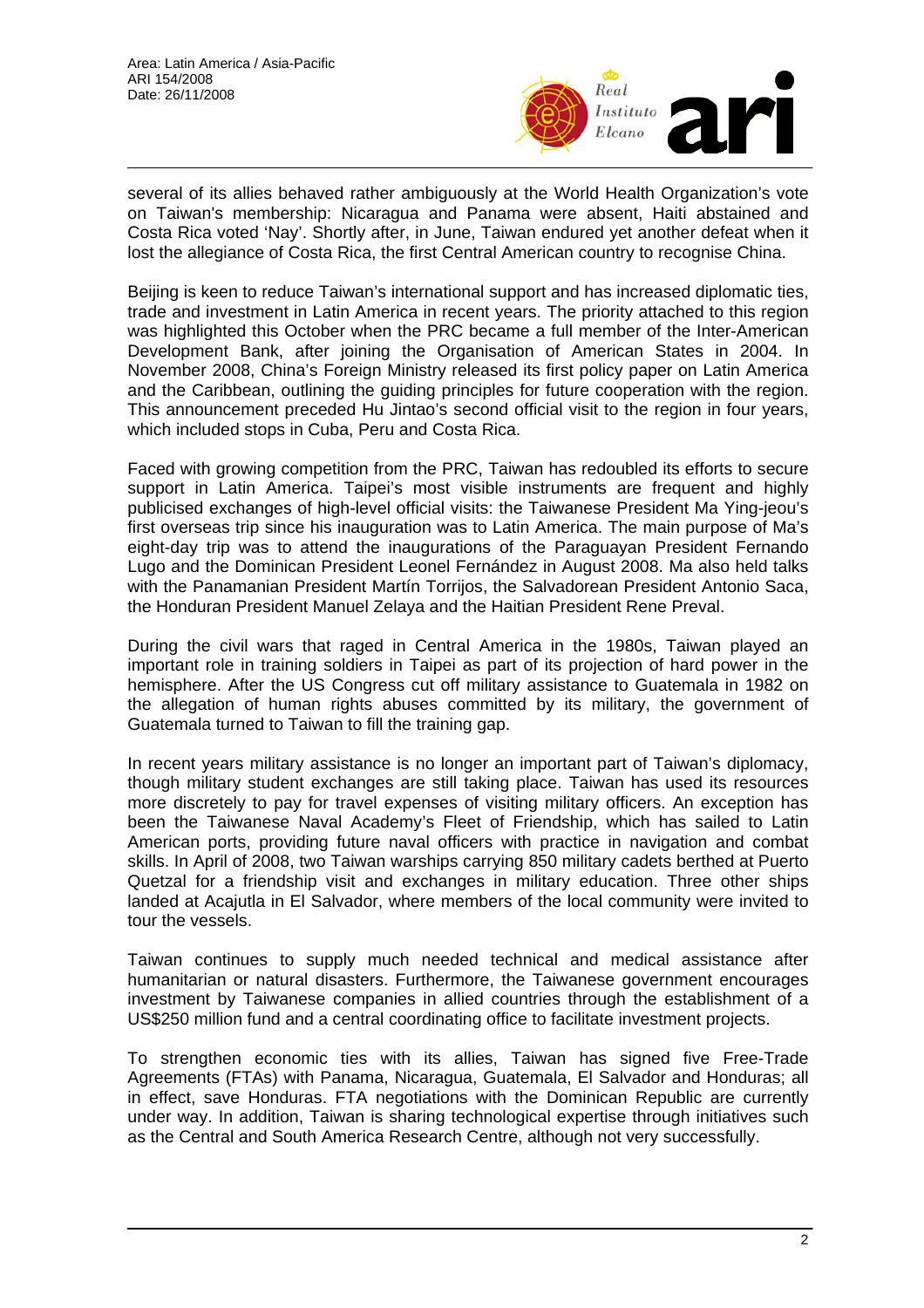

Taiwan's most effective tool to secure allies is by far financial assistance: for instance, Paraguay has received from Taipei over US\$30 million in grants for housing projects, US\$20 million for a new congress building and more money for scholarships. Taiwan has also become Paraguay's biggest bilateral creditor after two Taiwanese banks offered that country a US\$400 million loan. In more than one occasion, this 'dollar diplomacy'/'chequebook diplomacy'<sup>2</sup> has stemmed the pressure on Taiwan's allies to switch allegiance to Beijing: Taiwan recently agreed to pay for the construction of the US\$8 million Warner Park Stadium in St Kitts. Reportedly, the local government was considering cutting off diplomatic ties with Taiwan.

Taipei is increasingly under pressure, since Beijing has also adopted 'dollar diplomacy' and is offering trade preferences to pry away Taipei's allies in the region. This pressure has resulted in a number of questionable fund transfers by Taiwan that have surfaced in the past few years: In September 2004 the media alleged that US\$1 million was transferred from Taiwan to the Panamanian President Mireya Moscoso. In February 2005, the Guatemalan media revealed President Alfonso Portillo had received US\$1.5 million from the Taiwanese government. In July 2008 Costa Rican Minister of Housing Fernando Zumbado admitted to misusing the US\$1.5 million he had received from Taiwan to help 600 families living in poverty.

In response to these scandals and to a slowing economy, Taiwan's new President, Ma Ying-jeou, has twice called for a diplomatic truce with China. Under his proposal, Taiwan would strengthen its relationship with its existing 23 allies, but would not actively seek to establish formal ties with other countries. China should also refrain from wooing away Taipei's existing allies in order to build mutual trust towards cross-strait reconciliation.

Beijing has yet to reply but Ma has declared the truce is being negotiated with the PRC. In an interview with Reuters on 15 October 2008, Taiwan Kuomitang's Secretary-General Wu Den-yih stated that China had agreed with the cross-strait diplomatic truce by recently refusing a Latin American country to form an alliance with China. Despite these comments –as Bonnie Glaser points out in a recent interview– any diplomatic truce with China is likely to remain tacit, not formal, since China will not openly acknowledge Taiwan's diplomatic arrangements so as not to implicitly accept Taiwanese sovereignty.

## *Case Studies: St Lucia and Costa Rica*

St Lucia and Costa Rica have been the most recent venues of the Taiwan-China struggle for sovereignty. St Lucia is a representative case of what can be called flip-flop allegiance. Costa Rica's switch, on the other hand, represents an important shift as it was one of the first instances when China's newfound economic power was invoked to sever a longstanding relationship with Taiwan.

#### *St Lucia: Flip-flop Allegiance*

 $\overline{a}$ 

Some countries have used the Taiwan-China struggle to their advantage, threatening to suspend ties with one side or the other should a demand for money be refused. The Central African Republic, for instance, has switched sides a record six times.

St Lucia has switched sides twice. This small island state established ties with Taiwan in 1984. Thirteen years later, St Lucia switched allegiance to the PRC when the opposition Labour Party finally won the elections in 1997. In addition to a change in leadership, the

 $2$  The offer of aid or cheap loans to curry influence around the world.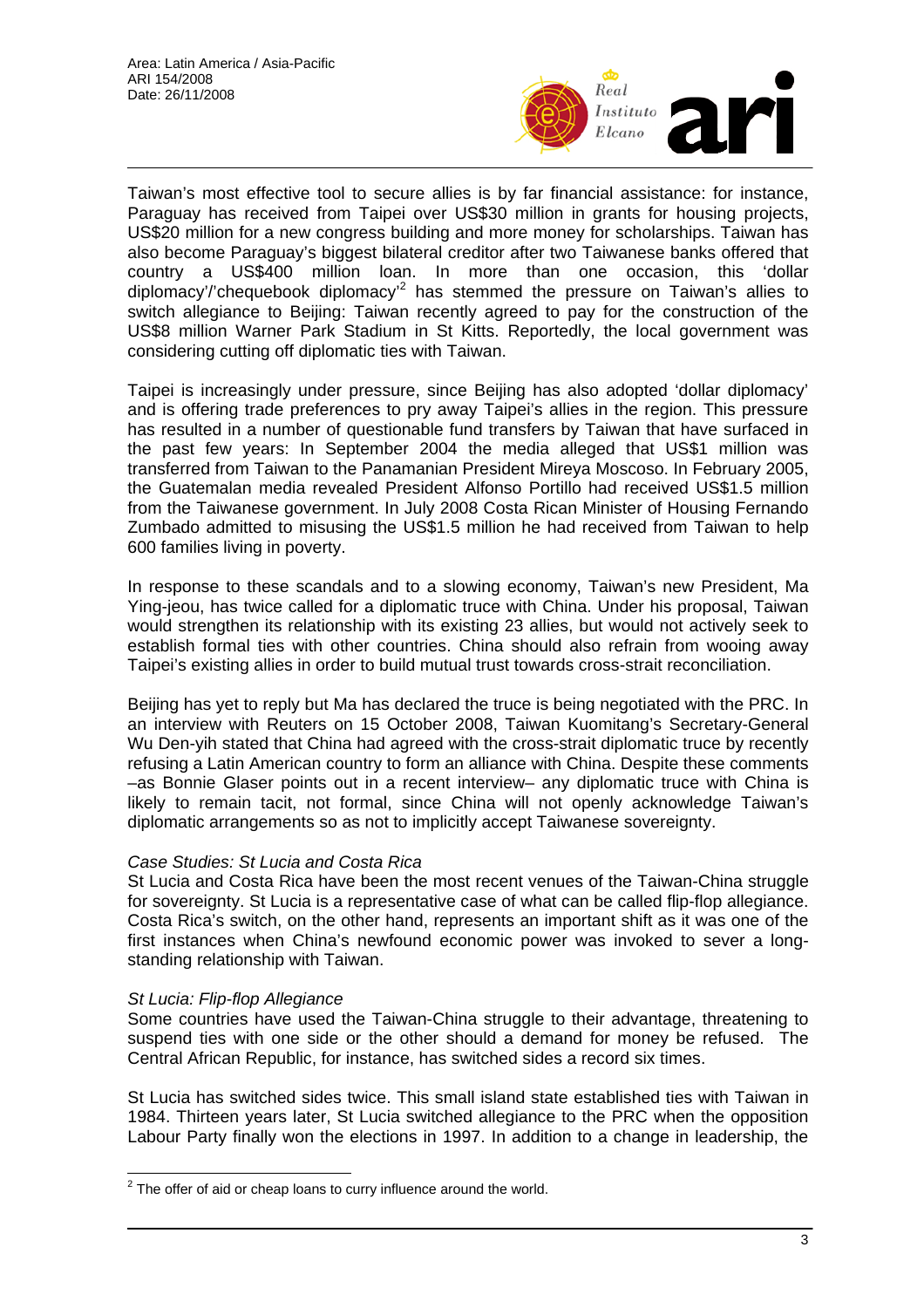

switch was favoured by a large assistance package offered by Beijing. Ten years later, shortly after the United Workers Party returned to power, St Lucia restored official ties with Taiwan in 2007. Despite China's many contributions, like the 12 Free Trade Zone Storage and Office buildings and the George Odlum National Stadium, St Lucians did not incur the benefits they had expected, particularly a strong influx of Chinese tourists. For its part, Taiwan propagated new strains of fruits and vegetables and introduced agricultural techniques between 1984 and 1997. Now, St Lucians are hoping Taiwan will keep its promise and help them diversify agriculture, boost tourism, develop livestock and create information technology learning centres. If promises are not kept, however, St Lucia knows it can always turn to Beijing for a better deal.

## *Losing Ground to the PRC: Costa Rica*

The switch in Costa Rica came after the election of President Oscar Arias. Arias justified the break of the 63-year old relationship with Taiwan on the more than tenfold increase in bilateral trade since 2001, with the PRC becoming Costa Rica's second trade partner. Arias added the June 2007 move was 'an act of foreign policy realism which promotes our links to Asia. It is my responsibility to recognise a global player as important as the People's Republic of China'.

President Arias' statements make no mention of financial incentives, but there is plenty of evidence of their existence. In September 2007, a memorandum was posted on the Web site of Costa Rica's Foreign Ministry, dated 1 June 2007, which states that in return for Costa Rica's switch of allegiance, the PRC agrees to buy US\$300 million in bonds. Beijing also grants US\$130 million in aid and other incentives, including 20 scholarships each year for Costa Ricans to study in China.

Since the switch, President Arias has made an official visit to China and met with Hu Jintao. In May 2008, China's Vice-premier, Hui Liangyu visited Costa Rica. In total, the trip led to the signing of 11 agreements focusing on economics, culture, trade, technology, tourism, immigration, diplomacy and finance. Among the deals made is a US\$10 million cash donation and Beijing's promise to pay US\$72 million for the construction of a new national stadium, which will reportedly be built by 800 of its own workers imported for the  $job.<sup>3</sup>$ 

China's firm interest in deepening bilateral relations with Costa Rica and further increasing its impact in Central America was highlighted by President Hu Jintao's decision to make an official visit in November 2008 to Costa Rica rather than say, Brazil, China's largest trading partner in Latin America. This was the President's first official visit to Central America.

While in Costa Rica, Presidents Hu Jintao and Oscar Arias signed several cooperation deals. One of the agreements paves the way for the construction of an oil refinery that would serve the region's demand. The reported US\$1,200 million investment would be disbursed gradually through a joint venture between the Refinería Costarricense de Petróleo and the China National Petroleum Corporation.

China and Costa Rica are also working on an FTA, which would be the third such agreement between China and a Latin American country.<sup>4</sup> Free trade talks will start on 19

 3 In 2007 China helped build five stadiums for the Cricket World Cup in the nearby Caribbean, pouring more than US\$140 million and over 1,000 Chinese workers into the construction. 4

 $4$  China has signed an FTA with Chile and is working on one with Peru.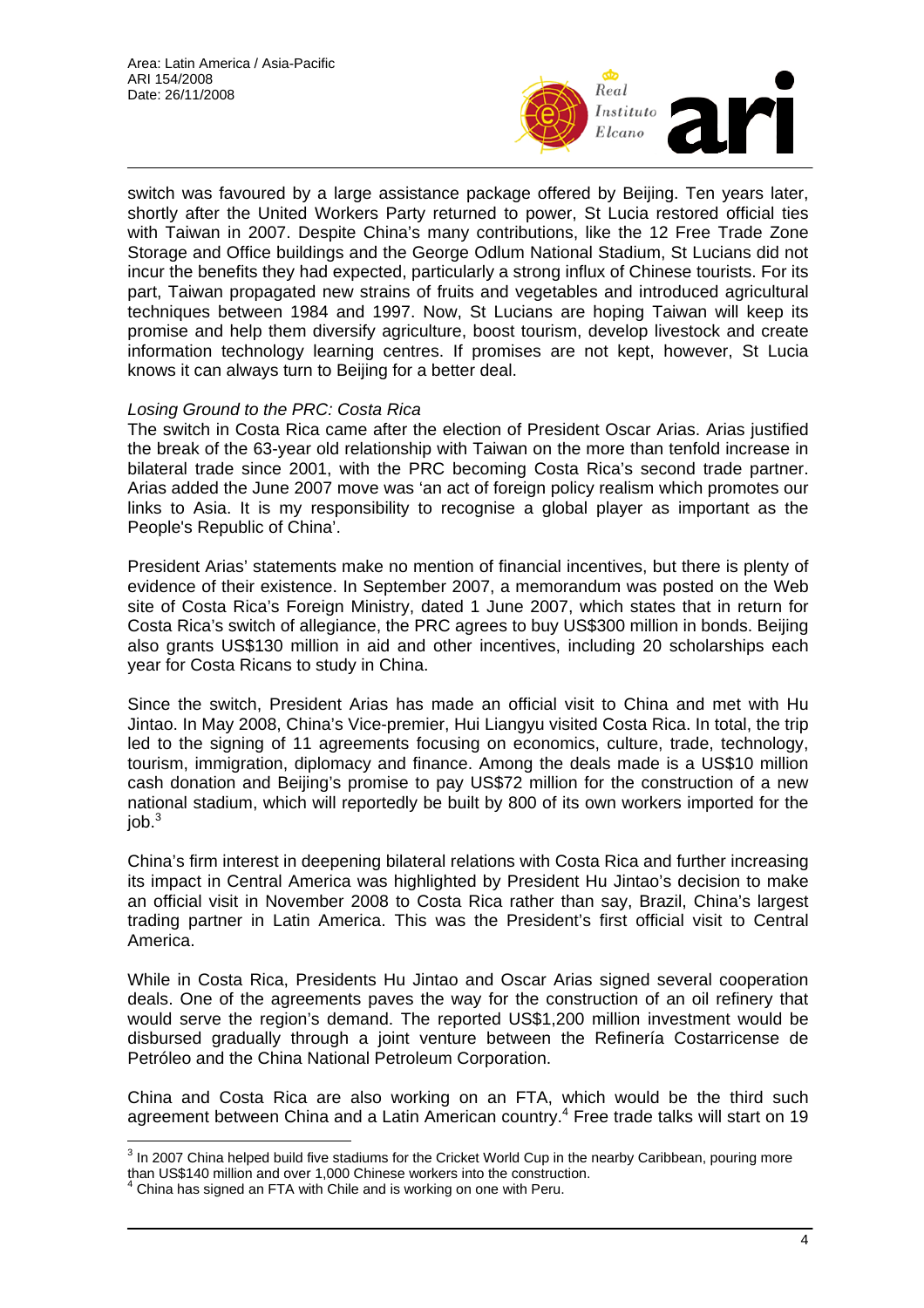

January 2009 and Hu Jintao declared that both countries hope to have an agreement before Arias leaves office in May 2010. Costa Rica's Foreign Trade Minister said a freetrade accord with China means 'there will be many sectors that benefit, especially those tied to agricultural and meat products'.

Costa Ricans were particularly encouraged when Hu and his 100-businessmen delegation declared the Chinese government will continue to encourage Chinese enterprises to invest in Costa Rica in such key areas as infrastructure, agriculture, telecommunications and energy.

The PRC hopes its newly-established relations with Costa Rica will become a showcase for its Central American neighbours. Beijing is betting on a strong potential for further deepening trade relations and Costa Rica's proved track-record of stability to ensure success.

#### *A Latin American Domino Effect?*

The Taiwanese authorities are worried about a possible domino effect triggered by Costa Rica's decision to establish diplomatic ties with the PRC. Taipei is aware that the pressure on its allies to sever ties increases as China's role in the global economy rises.

Panama is a case in point. It is one of the most strategically significant countries in Central America, where the PRC has been making significant inroads. Back in 1996 Beijing opened a trade office in Panama. More recently Panama's President asked Beijing for help in the widening of the canal. Hutchinson-Whampoa, a Hong Kong company with strong links with the People's Liberation Army, was granted a 50-year lease on management of key port facilities of the canal. The PRC is the largest user of the Canal and bilateral trade is booming (US\$1 billion in 2007).

Haiti has been under enormous pressure from China since 2004. The PRC contributed 600 police officers to MINUSTAH, the Brazilian-led UN stabilisation force deployed in the island and leveraged its permanent-member status on the Security Council to prevent the Taiwanese Premier from attending the inauguration of President René Préval in May 2006. China also threatened not to renew the Security Council mandate for MINUSTAH in 2007 because Haiti's UN Ambassador asked the General Assembly to consider Taiwan for permanent UN membership. A desperately poor country, ignored by most of the international community, Haiti is susceptible to attractive offers of aid that Beijing can offer, increasingly with greater ease than those from Taiwan.

Nicaragua is particularly worrying. During his re-election bid in 2006, President Daniel Ortega declared he would be open to 'making friends with all nations, including China'. These remarks generated much concern in Taiwan, since during Ortega's first term in office in 1985 Managua broke ties with Taipei to forge relations with China. These concerns notwithstanding, Ortega's first two years in office were marked by cordial relations with Taipei. Taiwan has nurtured its relations with Nicaragua with continued donations like the July 2008 US\$300,000 donation to the Nicaraguan National Police. Recently, however, rumours have emerged that Nicaragua has made an attempt to switch recognition to Beijing that only failed due to the PRC's unwillingness to jeopardise its rapprochement with Taiwan.